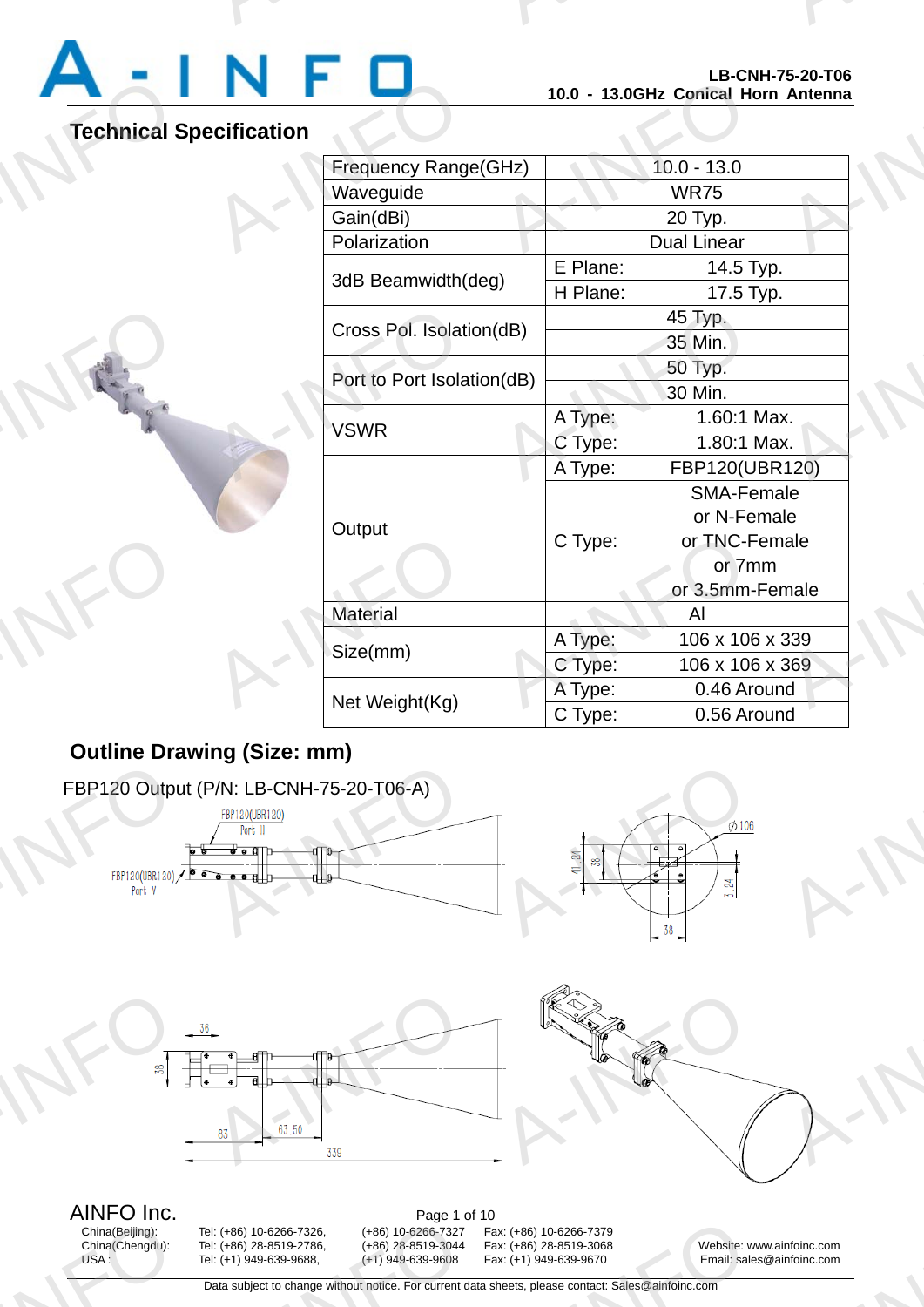

A-INFO

A-INFORMATION CONTINUES.

# SMA-Female Output (P/N: LB-CNH-75-20-T06-C-SF)

For N-Female, TNC-Female, 7mm or 3.5mm-Female output outline drawing, please contact A-INFO.

A-INFORMATION CONTINUES.



SMA-Female Output with Round Mounting Bracket (Option, P/N: LB-CNH-75-10-MB) For N-Female, TNC-Female, 7mm or 3.5mm-Female output outline drawing, please contact A-INFO.



China(Beijing):<br>China(Chengdu):<br>USA :

- rage 2 u<br>
1. (+86) 10-6266-7326, (+86) 10-6266-7327<br>
1. (+86) 28-8519-2786, (+86) 28-8519-3044<br>
1. (+1) 949-639-9688, (+1) 949-639-9608<br>
20ta subject to change without notice. For current d

China(Beijing): Tel: (+86) 10-6266-7326, (+86) 10-6266-7327 Fax: (+86) 10-6266-7379 12 (+86) 10-6266-7379<br>
12 Ax: (+86) 28-8519-3068<br>
12 A-INFO 1249-639-9670<br>
12 A-INFO 1249-639-9670<br>
12 A-INFO 1249-639-9670<br>
12 A-INFO 1249-639-9670<br>
12 A-INFO 1249-2011<br>
12 A-INFO 1249-2011<br>
1249-2011<br>
1249-2011<br>
1249-201

Tel: (+86) 28-8519-2786, (+86) 28-8519-3044 Fax: (+86) 28-8519-3068 Website: www.ainfoinc.com<br>Tel: (+1) 949-639-9608 Fax: (+1) 949-639-9670 Email: sales@ainfoinc.com USA : Tel: (+1) 949-639-9688, (+1) 949-639-9608 Fax: (+1) 949-639-9670 Email: sales@ainfoinc.com infoinc.com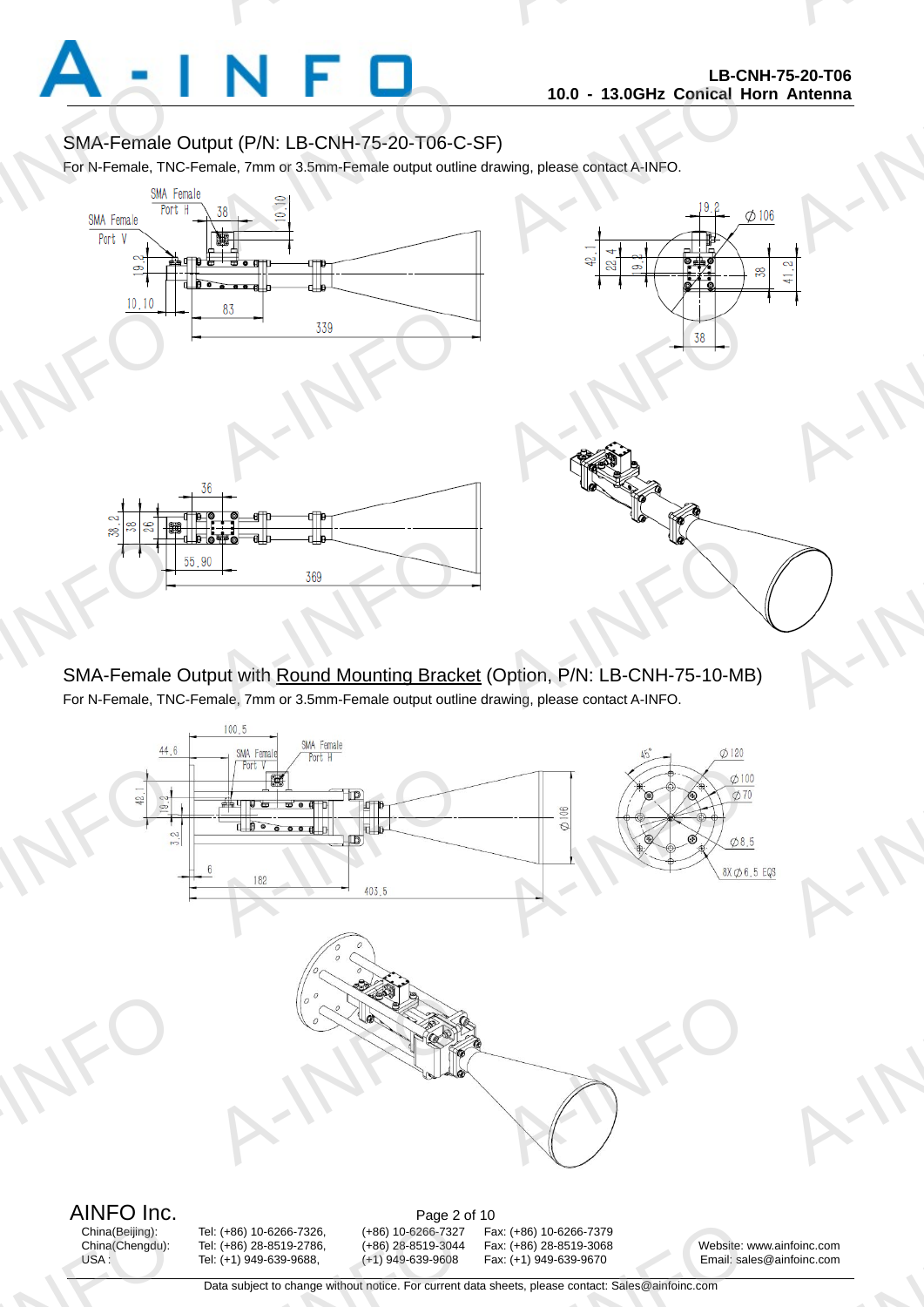

A-INFO

A-INFO

A-INFO

A-INFO

A-INFORMATION CONTINUES.

## SMA-Female Output with L Type Mounting Bracket (Option, P/N: LB-CNH-75-10-MBL)

For N-Female, TNC-Female, 7mm or 3.5mm-Female output outline drawing, please contact A-INFO.

A-INFORMATION CONTINUES.











A-IFO



A-IFO

AINFO Inc.<br>China(Beijing): Tel: (+86) 10-6266-7326, (+86) 10-6266-7327 Fa China(Beijing):<br>China(Chengdu):<br>USA :

A-INFO

A-INFO

China(Beijing): Tel: (+86) 10-6266-7326, (+86) 10-6266-7327 Fax: (+86) 10-6266-7379 - rage 3<br>
19. (+86) 10-6266-7326, (+86) 10-6266-7327<br>
19. (+86) 28-8519-2786, (+86) 28-8519-3044<br>
19. (+1) 949-639-9608 (+1) 949-639-9608<br>
20. Data subject to change without notice. For current d

12 (+86) 10-6266-7379<br>
12 Ax: (+86) 28-8519-3068<br>
12 A-INFO 1249-639-9670<br>
12 A-INFO 1249-639-9670<br>
12 A-INFO 1249-639-9670<br>
12 A-INFO 1249-639-9670<br>
12 A-INFO 1249-2011<br>
12 A-INFO 1249-2011<br>
1249-2011<br>
1249-2011<br>
1249-201

China(Chengdu): Tel: (+86) 28-8519-2786, (+86) 28-8519-3044 Fax: (+86) 28-8519-3068 Website: www.ainfoinc.com Fax: (+1) 949-639-9670 Email: sales@ainfoinc.com infoinc.com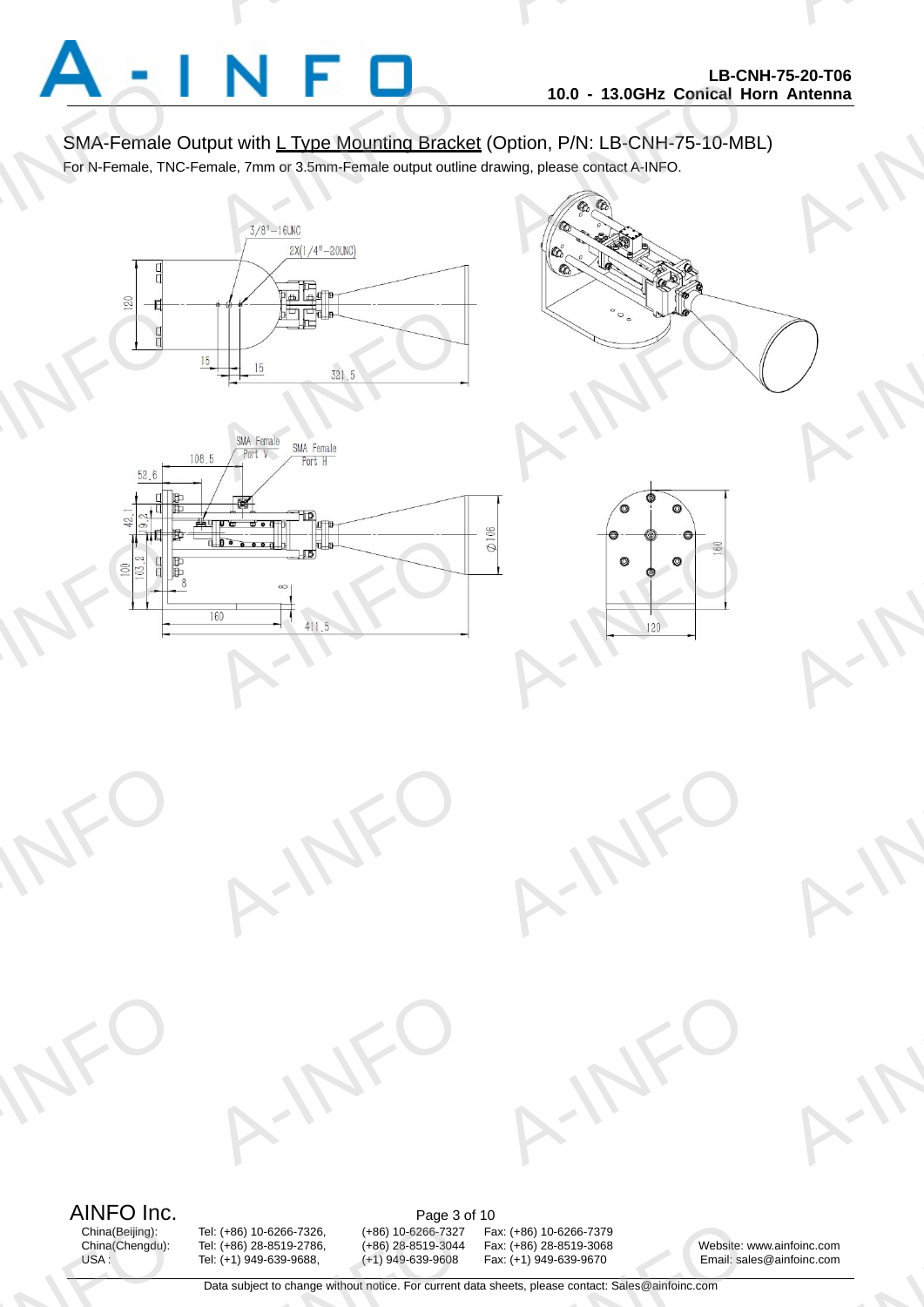

A-INFO

A-INFO

A-INFO

A-INFO

A-INFO

A-INFORMATION CONTINUES.

# **Flange Drawing (Size: mm)**

A-INFO

A-INFO

A-INFO

A-INFO



A-INFORM A-INFO

AINFO Inc.<br>China(Beijing): Tel: (+86) 10-6266-7326, (+86) 10-6266-7327 Fa China(Beijing):<br>China(Chengdu):<br>USA :

- rage 4<br>
1998 - 10-6266-7326, (+86) 10-6266-7327<br>
1999-639-9688, (+86) 1949-639-9608<br>
1949-639-9688, (+1) 949-639-9608<br>
1949-639-9608<br>
20ta subject to change without notice. For current d

China(Beijing): Tel: (+86) 10-6266-7326, (+86) 10-6266-7327 Fax: (+86) 10-6266-7379 12 (+86) 10-6266-7379<br>
12 Ax: (+86) 28-8519-3068<br>
12 A-INFO 1249-639-9670<br>
12 A-INFO 1249-639-9670<br>
12 A-INFO 1249-639-9670<br>
12 A-INFO 1249-639-9670<br>
12 A-INFO 1249-2011<br>
12 A-INFO 1249-2011<br>
1249-2011<br>
1249-2011<br>
1249-201

China(Chengdu): Tel: (+86) 28-8519-2786, (+86) 28-8519-3044 Fax: (+86) 28-8519-3068 Website: www.ainfoinc.com Email: sales@ainfoinc.com infoinc.com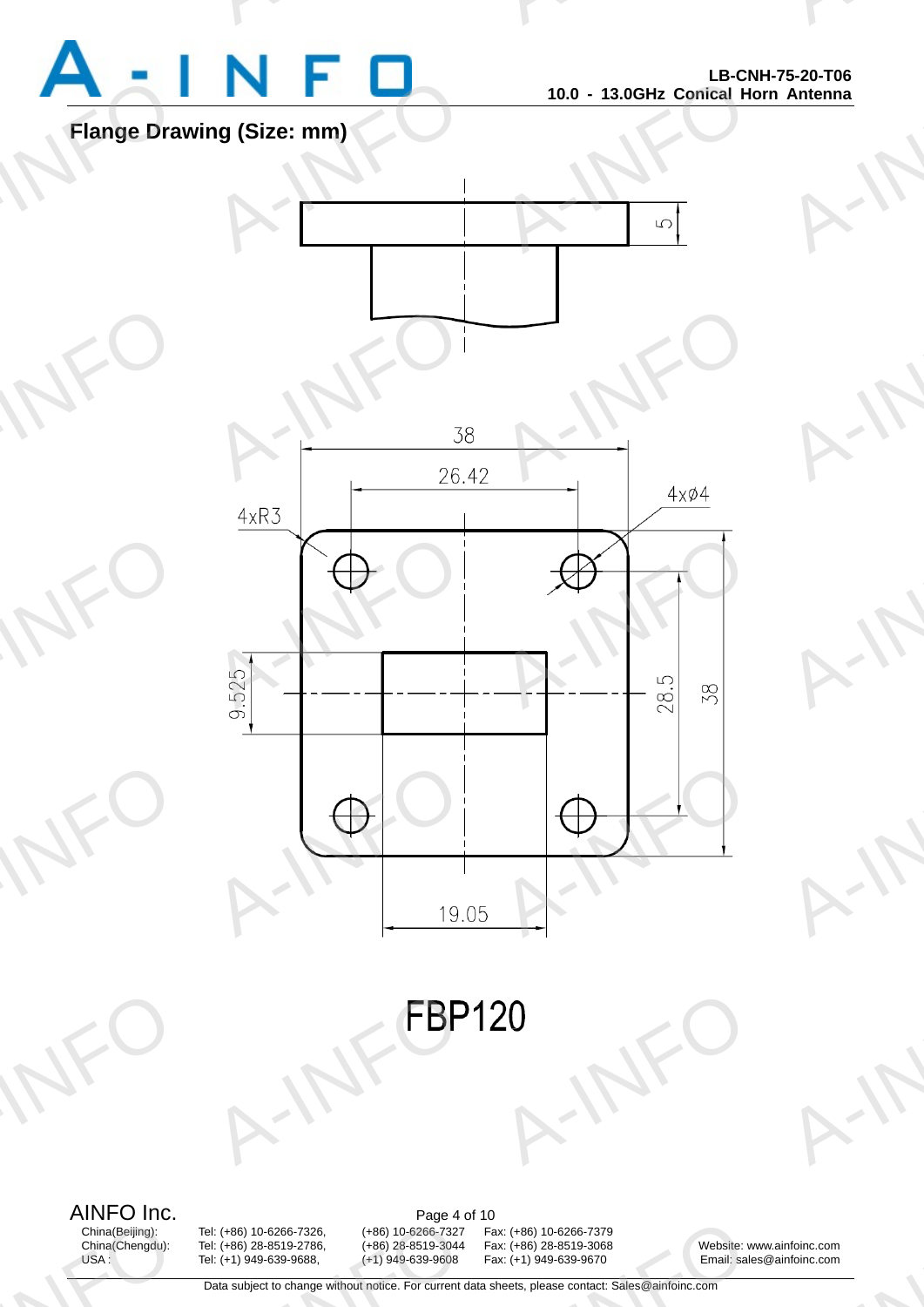# Test Result<br>1. Gain & An

A-INFORMATION CONTINUES.

A-INFO

A-INFORMATION CONTINUES.

# **Test Results**

**1. Gain & Antenna Factor** 





China(Beijing):<br>China(Chengdu):<br>USA :

AINFO Inc.<br>China(Beijing): Tel: (+86) 10-6266-7326, (+86) 10-6266-7327 Fa China(Beijing): Tel: (+86) 10-6266-7326, (+86) 10-6266-7327 Fax: (+86) 10-6266-7379 China(Chengdu): Tel: (+86) 28-8519-2786, (+86) 28-8519-3044 Fax: (+86) 28-8519-3068 Website: www.ainfoinc.com Tel: (+1) 949-639-9688, (+1) 949-639-9608 Fax: (+1) 949-639-9670 Email: sales@ainfoinc.com - rage 3<br>
19. (+86) 10-6266-7326, (+86) 10-6266-7327<br>
19. (+86) 28-8519-2786, (+86) 28-8519-3044<br>
19. (+1) 949-639-9608 (+1) 949-639-9608<br>
20. Data subject to change without notice. For current d

12 (+86) 10-6266-7379<br>
12 Ax: (+86) 28-8519-3068<br>
12 A-INFO 1249-639-9670<br>
12 A-INFO 1249-639-9670<br>
12 A-INFO 1249-639-9670<br>
12 A-INFO 1249-639-9670<br>
12 A-INFO 1249-2011<br>
12 A-INFO 1249-2011<br>
1249-2011<br>
1249-2011<br>
1249-201

infoinc.com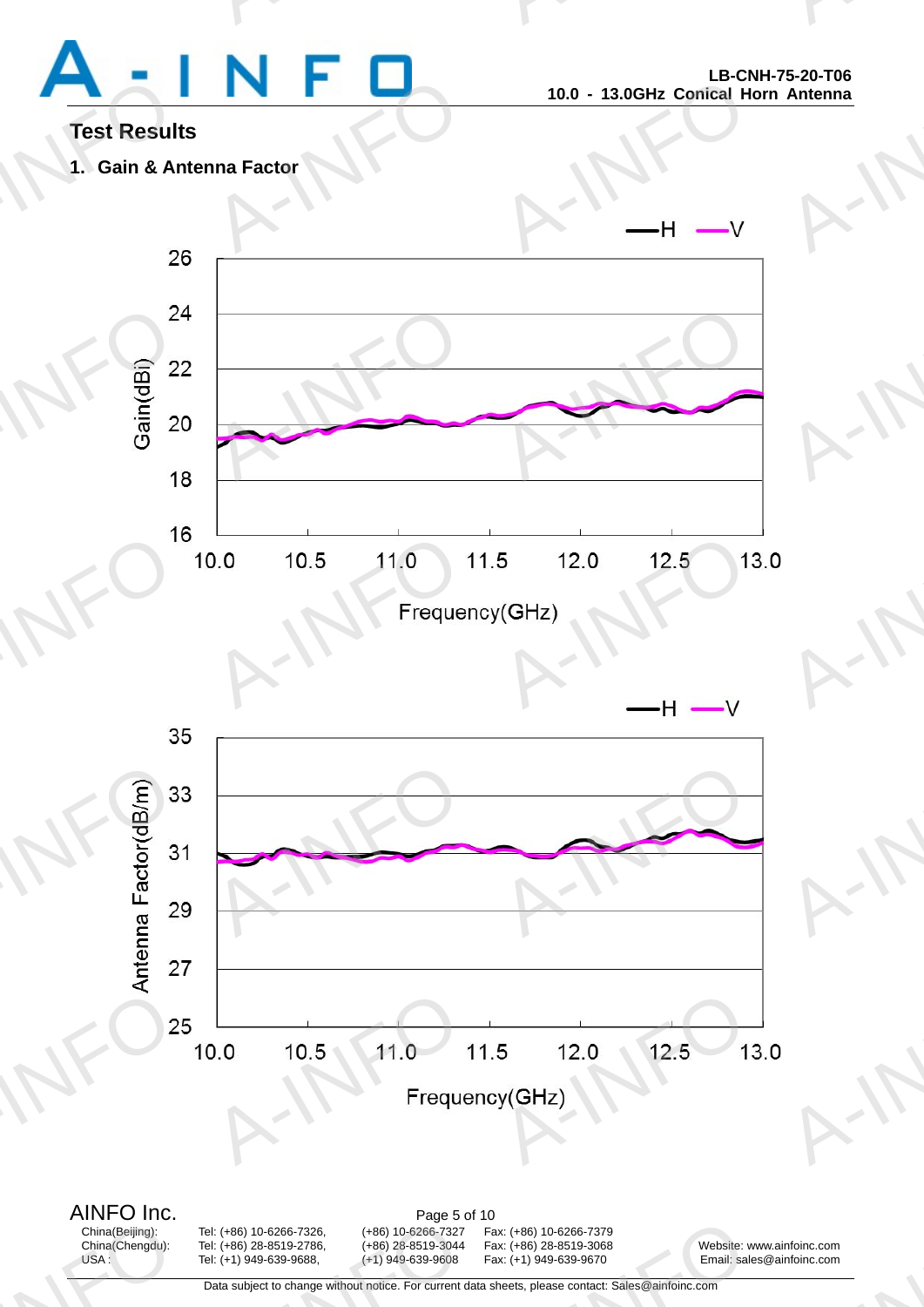

A-INFO

A-INFO

A-INFO

A-INFORMATION CONTINUES.

# **2. Cross Polarization Isolation**



### **3. Port to Port Isolation**



AINFO Inc.<br>China(Beijing): Tel: (+86) 10-6266-7326, (+86) 10-6266-7327 Fa China(Beijing):<br>China(Chengdu):<br>USA :

- rage of<br>
1. (+86) 10-6266-7326, (+86) 10-6266-7327<br>
1. (+86) 28-8519-2786, (+86) 28-8519-3044<br>
1. (+1) 949-639-9688, (+1) 949-639-9608<br>
20ta subject to change without notice. For current d

China(Beijing): Tel: (+86) 10-6266-7326, (+86) 10-6266-7327 Fax: (+86) 10-6266-7379 12 (+86) 10-6266-7379<br>
12 Ax: (+86) 28-8519-3068<br>
12 A-INFO 1249-639-9670<br>
12 A-INFO 1249-639-9670<br>
12 A-INFO 1249-639-9670<br>
12 A-INFO 1249-639-9670<br>
12 A-INFO 1249-2011<br>
12 A-INFO 1249-2011<br>
1249-2011<br>
1249-2011<br>
1249-201

China(Chengdu): Tel: (+86) 28-8519-2786, (+86) 28-8519-3044 Fax: (+86) 28-8519-3068 Website: www.ainfoinc.com USA : Tel: (+1) 949-639-9688, (+1) 949-639-9608 Fax: (+1) 949-639-9670 Email: sales@ainfoinc.com infoinc.com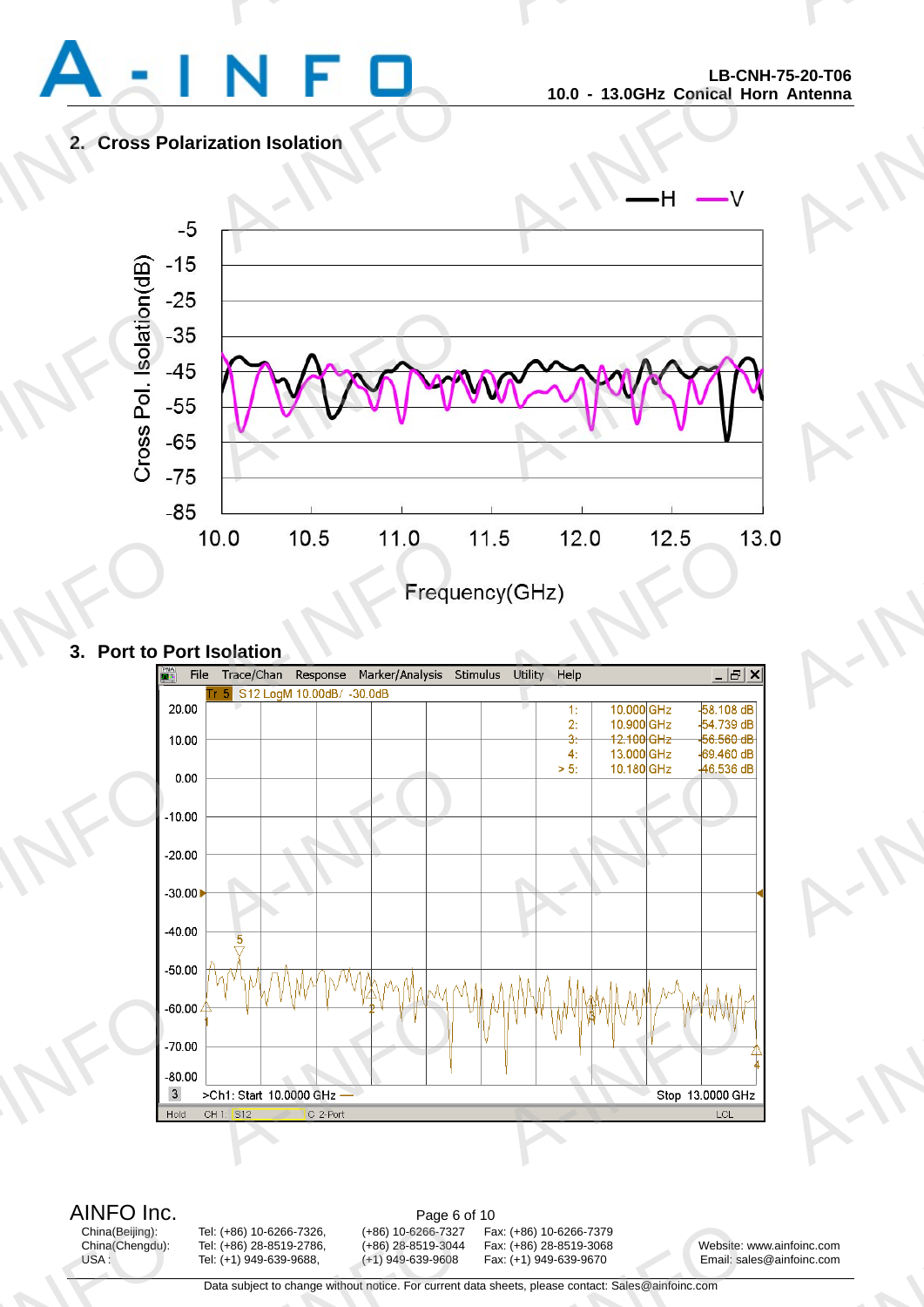

A-INFO

A-INFO

A-INFO

A-INFO

A-INFO

A-INFORMATION CONTINUES.

# **4. VSWR\_A Type**



AINFO Inc.<br>China(Beijing): Tel: (+86) 10-6266-7326, (+86) 10-6266-7327 Fa China(Beijing):<br>China(Chengdu):<br>USA :

- Page 7<br>
1997-1998 - 10-6266-7326, (+86)<br>
1998-8519-2786, (+86) 28-8519-2786, (+86) 28-8519-3044<br>
1999-639-9608, (+1) 949-639-9608<br>
1999-639-9608<br>
20 Data subject to change without notice. For current d

China(Beijing): Tel: (+86) 10-6266-7326, (+86) 10-6266-7327 Fax: (+86) 10-6266-7379 12 (+86) 10-6266-7379<br>
12 Ax: (+86) 28-8519-3068<br>
12 A-INFO 1249-639-9670<br>
12 A-INFO 1249-639-9670<br>
12 A-INFO 1249-639-9670<br>
12 A-INFO 1249-639-9670<br>
12 A-INFO 1249-2011<br>
12 A-INFO 1249-2011<br>
1249-2011<br>
1249-2011<br>
1249-201

China(Chengdu): Tel: (+86) 28-8519-2786, (+86) 28-8519-3044 Fax: (+86) 28-8519-3068 Website: www.ainfoinc.com USA : Tel: (+1) 949-639-9688, (+1) 949-639-9608 Fax: (+1) 949-639-9670 Email: sales@ainfoinc.com infoinc.com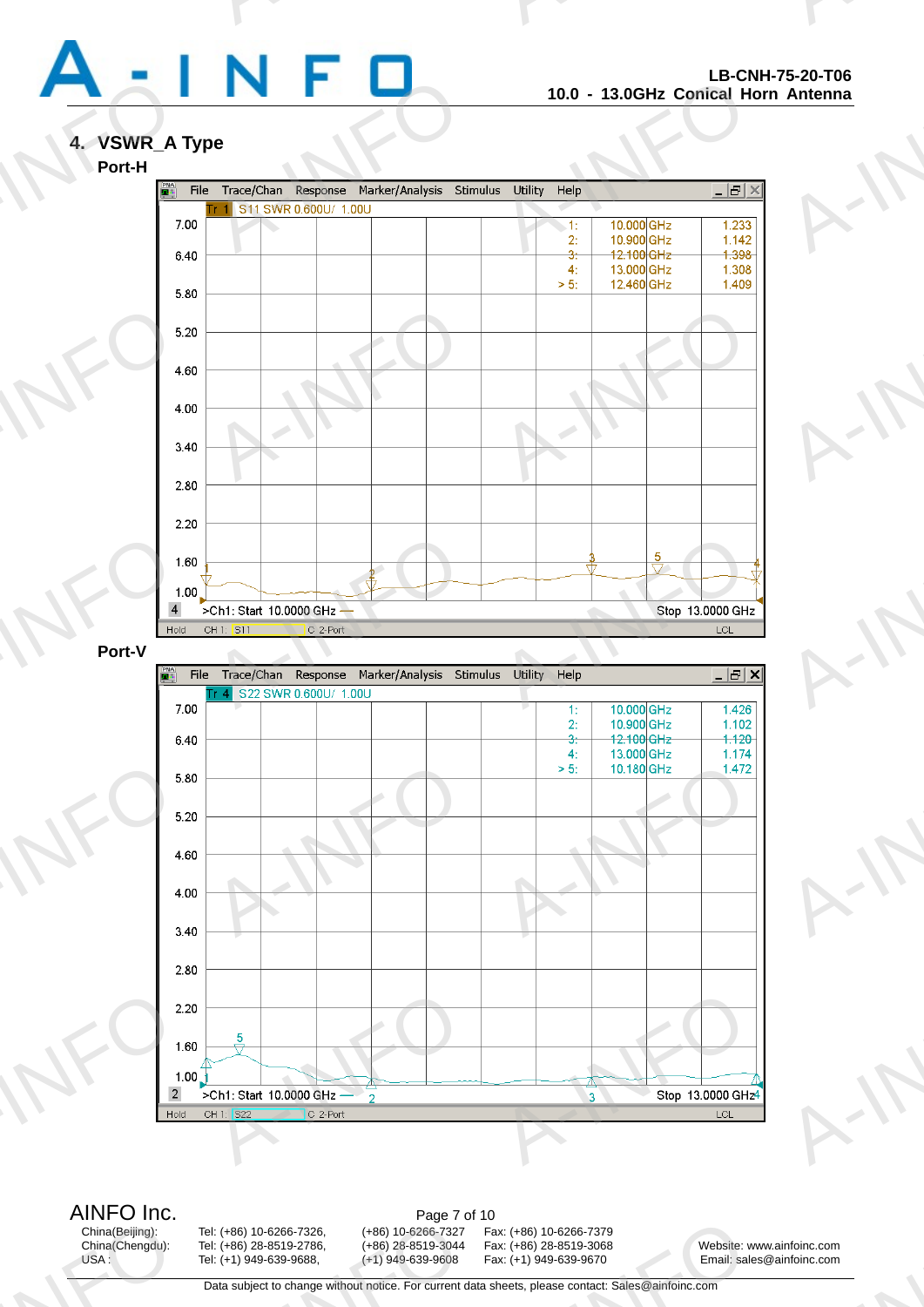

A-INFO

A-INFO

A-INFO

A-INFO

A-INFO

A-INFORMATION CONTINUES.

### **VSWR\_C Type**



AINFO Inc.<br>China(Beijing): Tel: (+86) 10-6266-7326, (+86) 10-6266-7327 Fa China(Beijing):<br>China(Chengdu):<br>USA :

rage of<br>
1998 - 10-6266-7326, (+86) 10-6266-7327<br>
1999-639-9688, (+86) 1949-639-9608<br>
1949-639-9688, (+1) 949-639-9608<br>
1949-639-9608<br>
20ta subject to change without notice. For current d

China(Beijing): Tel: (+86) 10-6266-7326, (+86) 10-6266-7327 Fax: (+86) 10-6266-7379 12 (+86) 10-6266-7379<br>
12 Ax: (+86) 28-8519-3068<br>
12 A-INFO 1249-639-9670<br>
12 A-INFO 1249-639-9670<br>
12 A-INFO 1249-639-9670<br>
12 A-INFO 1249-639-9670<br>
12 A-INFO 1249-2011<br>
12 A-INFO 1249-2011<br>
1249-2011<br>
1249-2011<br>
1249-201

China(Chengdu): Tel: (+86) 28-8519-2786, (+86) 28-8519-3044 Fax: (+86) 28-8519-3068 Website: www.ainfoinc.com USA : Tel: (+1) 949-639-9688, (+1) 949-639-9608 Fax: (+1) 949-639-9670 Email: sales@ainfoinc.com infoinc.com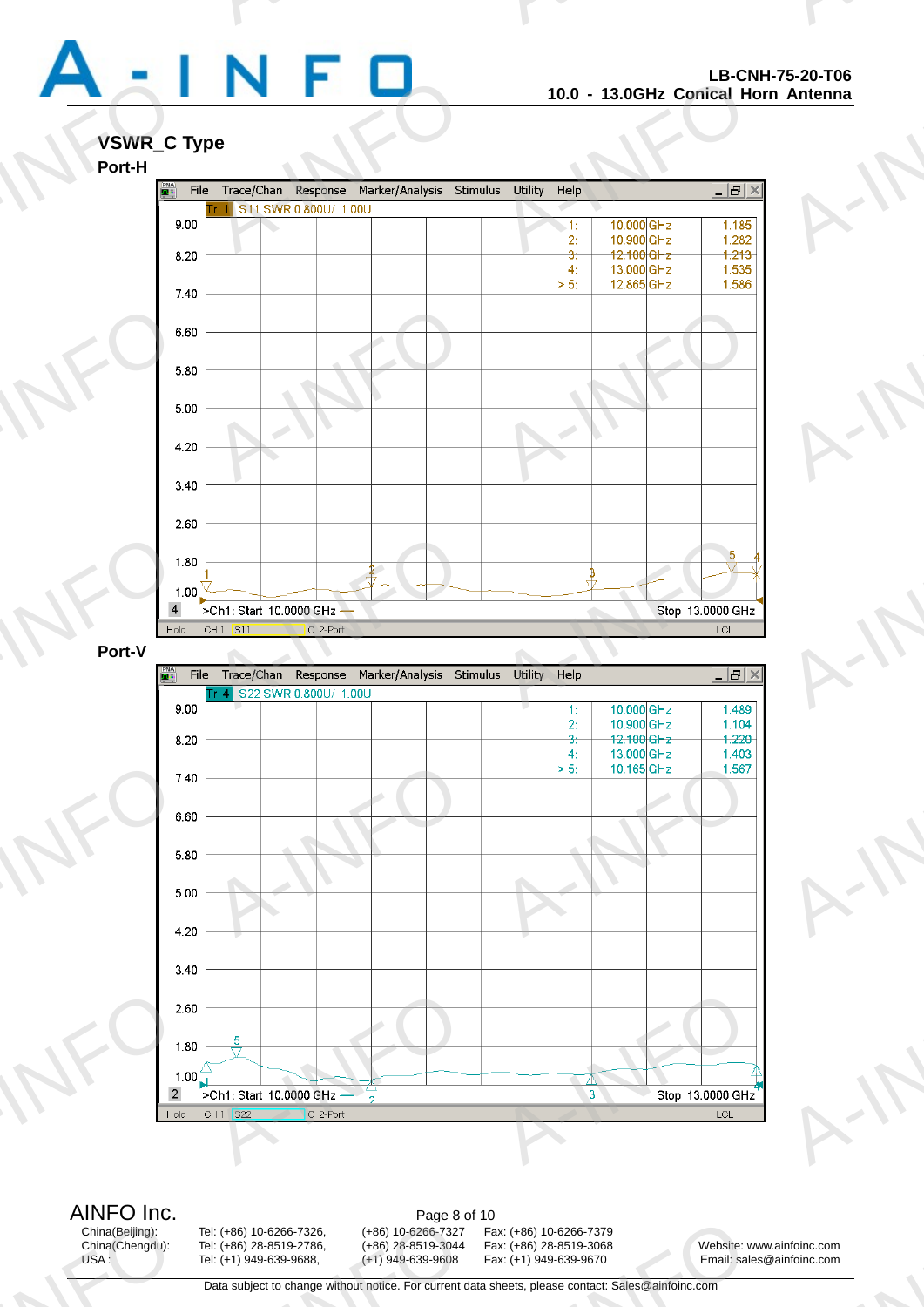

A-INFO

A-INFORMATION CONTINUES.

### **5. Pattern**



# AINFO Inc.<br>China(Beijing): Tel: (+86) 10-6266-7326, (+86) 10-6266-7327 Fa

China(Beijing):<br>China(Chengdu):<br>USA :

 $-20.$ <br> $-30.$ <br> $-180.$ <br> $H-Plane$ <br> $3dB Beamwidth($ 

rage 9 d<br>
1998 - 10-6266-7326, (+86) 10-6266-7327<br>
1999-639-9688, (+86) 1949-639-9608<br>
1949-639-9688, (+1) 949-639-9608<br>
1949-639-9608<br>
20ta subject to change without notice. For current d

A-90.<br>
B-Plane<br>
E-Plane<br>
3dB Beamwidth(deg):14.26<br>
180.<br>
180.<br>
180.<br>
180.<br>
180.<br>
180.<br>
180.<br>
180.<br>
180.<br>
180.<br>
180.<br>
180.<br>
180.<br>
180.<br>
180.<br>
180.<br>
180.<br>
180.<br>
180.<br>
180.<br>
180.<br>
180.<br>
180.<br>
180.<br>
180.<br>
180.<br>
180.<br>
180.<br>
180

China(Beijing): Tel: (+86) 10-6266-7326, (+86) 10-6266-7327 Fax: (+86) 10-6266-7379 12 (+86) 10-6266-7379<br>
12 Ax: (+86) 28-8519-3068<br>
12 A-INFO 1249-639-9670<br>
12 A-INFO 1249-639-9670<br>
12 A-INFO 1249-639-9670<br>
12 A-INFO 1249-639-9670<br>
12 A-INFO 1249-2011<br>
12 A-INFO 1249-2011<br>
1249-2011<br>
1249-2011<br>
1249-201

H. Plane<br>B Beamwidth (deg): 16.46 3dB Beamwidth

Tel: (+86) 28-8519-2786, (+86) 28-8519-3044 Fax: (+86) 28-8519-3068 Website: www.ainfoinc.com<br>Tel: (+1) 949-639-9608 Fax: (+1) 949-639-9670 Email: sales@ainfoinc.com USA : Tel: (+1) 949-639-9688, (+1) 949-639-9608 Fax: (+1) 949-639-9670 Email: sales@ainfoinc.com infoinc.com

-<br>-<br>g):13.07

Data subject to change without notice. For current data sheets, please contact: Sales@ainfoinc.com

 $-20.$ 

 $-30.$